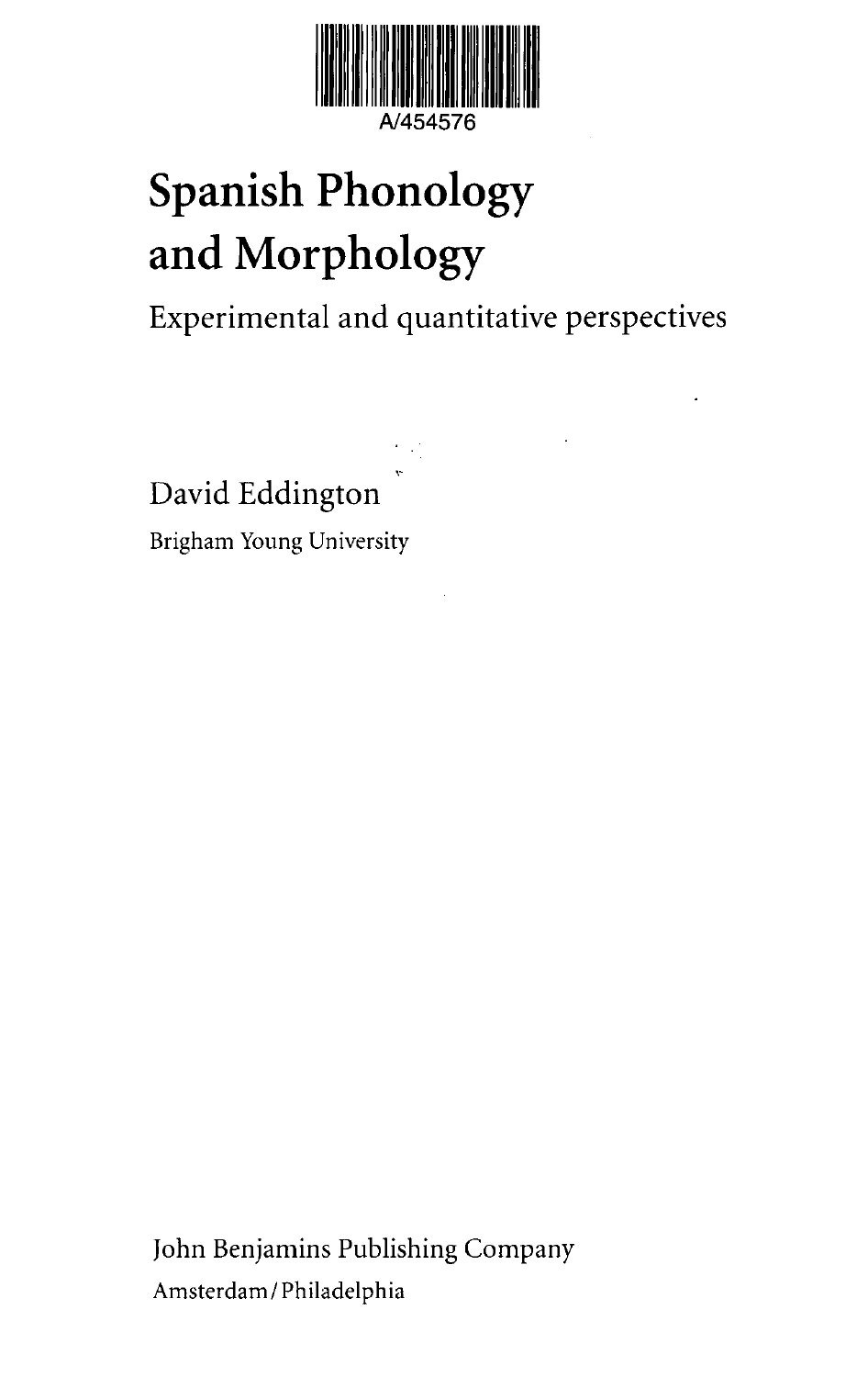## Table of contents

| Acknowledgments                                              |                                                                                                                                                                                           | XI   |
|--------------------------------------------------------------|-------------------------------------------------------------------------------------------------------------------------------------------------------------------------------------------|------|
|                                                              | Introduction                                                                                                                                                                              | XIII |
| CHAPTER 1<br>The psychological status of linguistic analyses |                                                                                                                                                                                           |      |
| $\mathbf{1}$ .                                               | Introduction<br>1                                                                                                                                                                         | 1    |
|                                                              | The psychological status of formal mechanisms<br>1.1<br>1<br>Reasons for doubting the psychological reality of linguistic<br>1,2<br>analyses in the weak sense<br>$\overline{\mathbf{3}}$ |      |
|                                                              | 1.3 The relationship between formal and empirical analyses<br>17                                                                                                                          |      |
|                                                              | 1.4 Conclusions<br>20                                                                                                                                                                     |      |
|                                                              | CHAPTER 2                                                                                                                                                                                 |      |
|                                                              | The role of experiments in linguistics                                                                                                                                                    | 23   |
| 2.                                                           | Introduction<br>23                                                                                                                                                                        |      |
|                                                              | 2.1 The role of experiments in the search                                                                                                                                                 |      |
|                                                              | for psychological realities<br>23                                                                                                                                                         |      |
|                                                              | 2.2 Strong and weak reality 24                                                                                                                                                            |      |
|                                                              | 2.3 Criticisms of psycholinguistic experiments<br>27                                                                                                                                      |      |
|                                                              | 2.4 Examples of experimentally acquired evidence<br>36                                                                                                                                    |      |
|                                                              | 2.5 Conclusions<br>39                                                                                                                                                                     |      |
|                                                              | CHAPTER <sub>3</sub>                                                                                                                                                                      |      |
|                                                              | <b>Testing untested notions</b>                                                                                                                                                           | 41   |
| 3.                                                           | Introduction<br>41                                                                                                                                                                        |      |
|                                                              | 3.1 Vowel opening in the wake of s-deletion<br>41                                                                                                                                         |      |
|                                                              | 3.2 Secondary stress<br>44                                                                                                                                                                |      |
|                                                              | 3.3 Coronal and velar softening 46                                                                                                                                                        |      |
|                                                              | 3.4 Depalatalization of $/\tilde{n}/$ and $/\lambda/$ 50                                                                                                                                  |      |
|                                                              | 3.5 Intonation differences between English and Spanish<br>52                                                                                                                              |      |
|                                                              | 3.6 Change-of-state verbs<br>54                                                                                                                                                           |      |
|                                                              | 3.7 Conclusion<br>58                                                                                                                                                                      |      |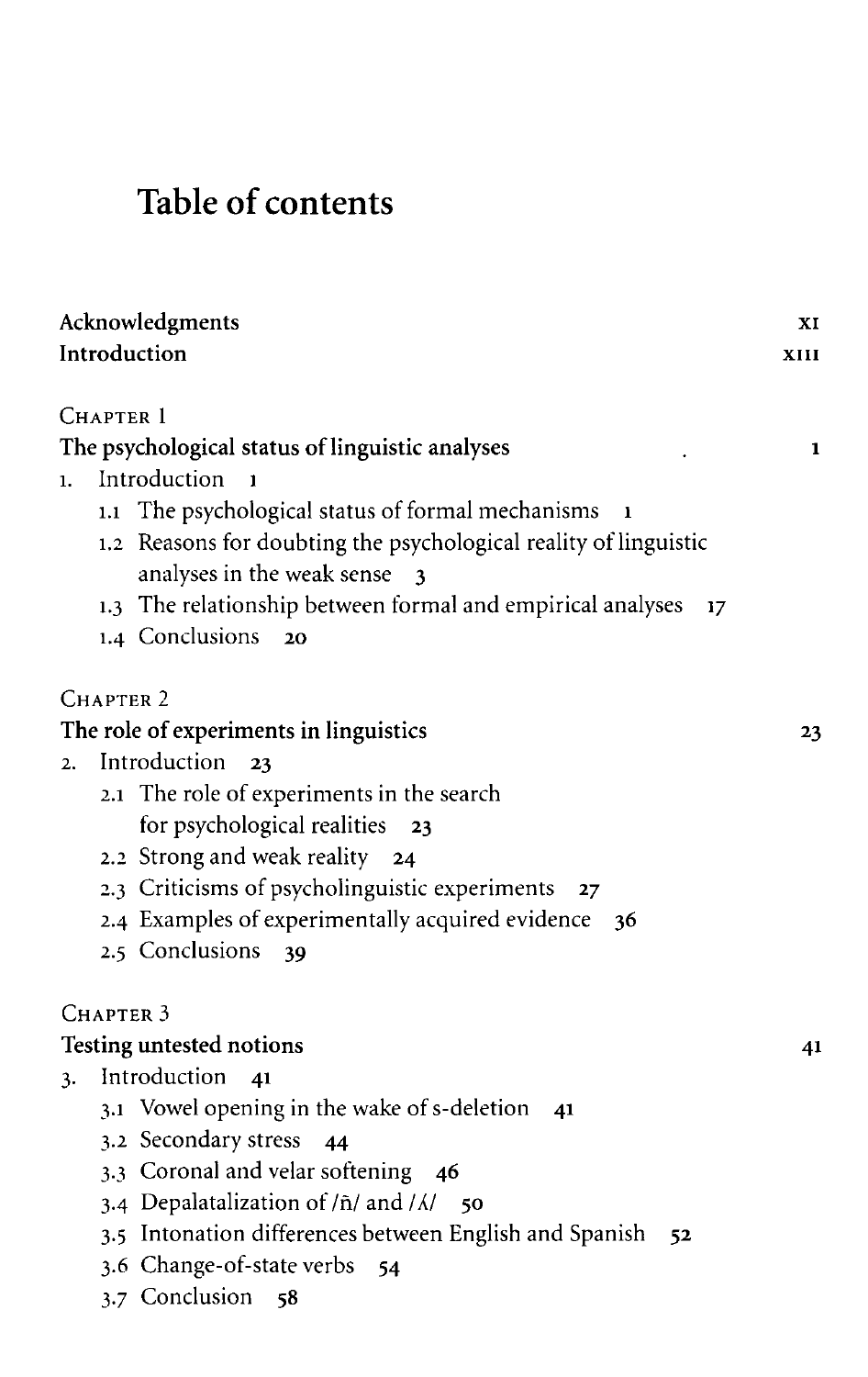| CHAPTER 4                                                       |     |  |  |
|-----------------------------------------------------------------|-----|--|--|
| Frequency $_N$ Counts $_V$<br>59                                |     |  |  |
| Introduction<br>4.<br>59                                        |     |  |  |
| 4.1 Frequency as a factor in language processing<br>60          |     |  |  |
| 4.2 Explaining epenthesis in terms of frequency<br>63           |     |  |  |
| 4.3 Vosotros and vos imperatives<br>66                          |     |  |  |
| 4.4 Word frequency 68                                           |     |  |  |
| 4.5 The frequency of word combinations<br>68                    |     |  |  |
| 4.6 Conclusion<br>70                                            |     |  |  |
| CHAPTER 5                                                       |     |  |  |
|                                                                 |     |  |  |
| Linguistic processing is exemplar-based<br>Introduction         | 71  |  |  |
| 71<br>5.                                                        |     |  |  |
| 5.1 Processing by exemplars<br>72                               |     |  |  |
| 5.2 Exemplar-based models<br>73                                 |     |  |  |
| 5.3 Analogical modeling of language<br>75                       |     |  |  |
| 5.4 An analogical simulation of Spanish gender assignment<br>80 |     |  |  |
| 5.5 An analogical simulation of Spanish nominals in -ión<br>83  |     |  |  |
| 5.6 Accounting for dialectal differences through analogy<br>95  |     |  |  |
| 5.7 Conclusions<br>98                                           |     |  |  |
| Chapter 6                                                       |     |  |  |
| Diphthongs, syllables, and stress<br>99                         |     |  |  |
| Introduction<br>6.<br>99                                        |     |  |  |
| 6.1 Diphthongization<br>- 99                                    |     |  |  |
| 6.2 Syllables<br>106                                            |     |  |  |
| 6.3 Stress<br>117                                               |     |  |  |
| 6.4 Conclusions<br>124                                          |     |  |  |
|                                                                 |     |  |  |
| CHAPTER <sub>7</sub>                                            |     |  |  |
| Morphology in word recognition                                  | 125 |  |  |
| Introduction<br>- 125<br>7.                                     |     |  |  |
| Orthographic and semantic priming<br>7.1<br>125                 |     |  |  |
| 7.2 Morphological priming<br>126                                |     |  |  |
| 7.3 Morphological effects in Spanish<br>129                     |     |  |  |
| 7.4 Morphology as associations between lexical items<br>133     |     |  |  |
| 7.5 Gender morphemes<br>136                                     |     |  |  |
| 7.6 Plural morphemes<br>138                                     |     |  |  |
| 7.7 Conclusions<br>139                                          |     |  |  |